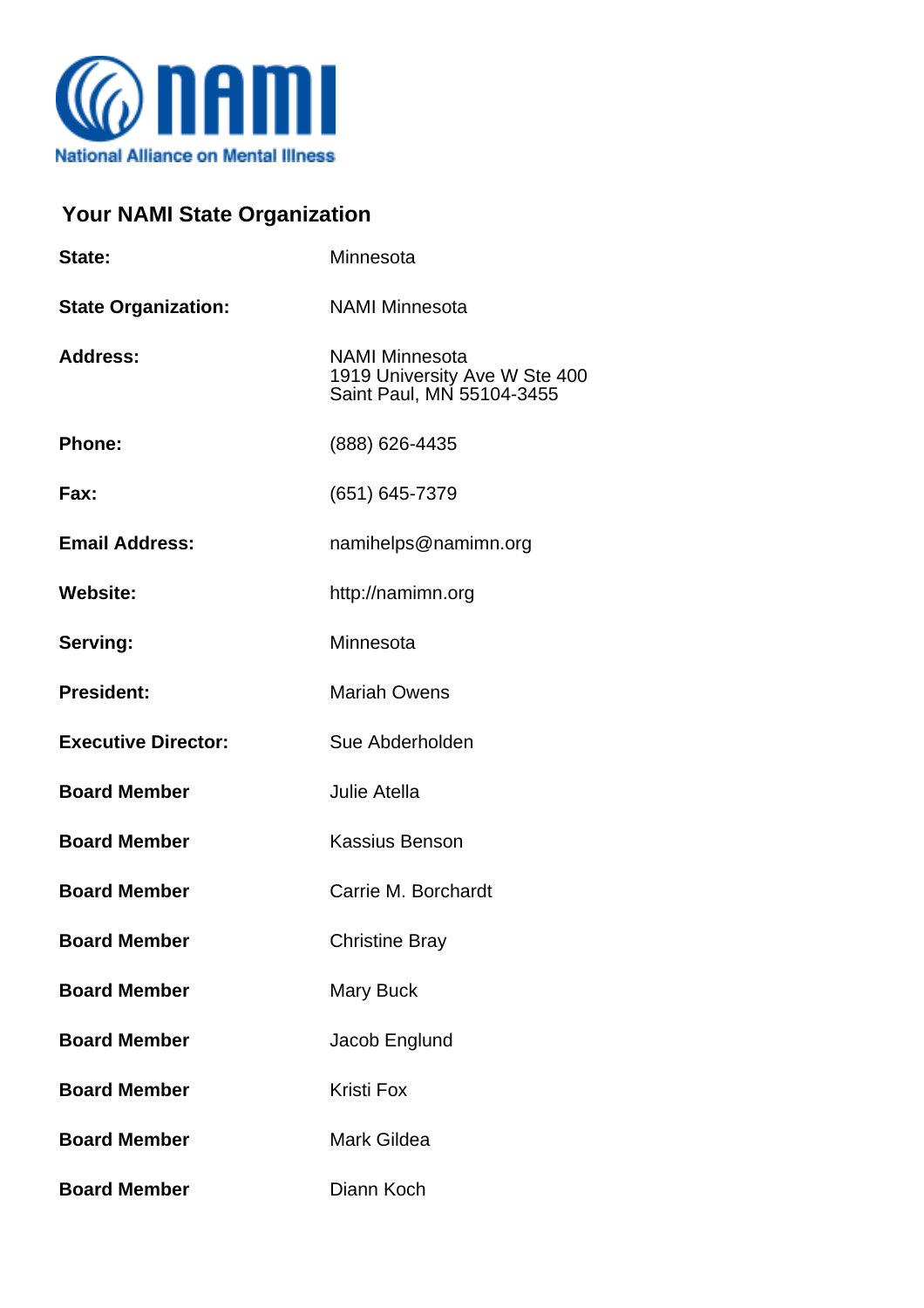| <b>Board Member</b>   | <b>Rick Lancaster</b>    |  |
|-----------------------|--------------------------|--|
| <b>Board Member</b>   | Sonal Markanda           |  |
| <b>Board Member</b>   | <b>Josh Pauly</b>        |  |
| <b>Board Member</b>   | Michael Trangle          |  |
| <b>Board Member</b>   | John E. Yanish           |  |
| <b>Secretary</b>      | <b>Beatric Officer</b>   |  |
| <b>Treasurer</b>      | Kevin Hanstad            |  |
| <b>Vice President</b> | Jessica Gourneau PhD, LP |  |
| <b>Vice President</b> | Susan Holter             |  |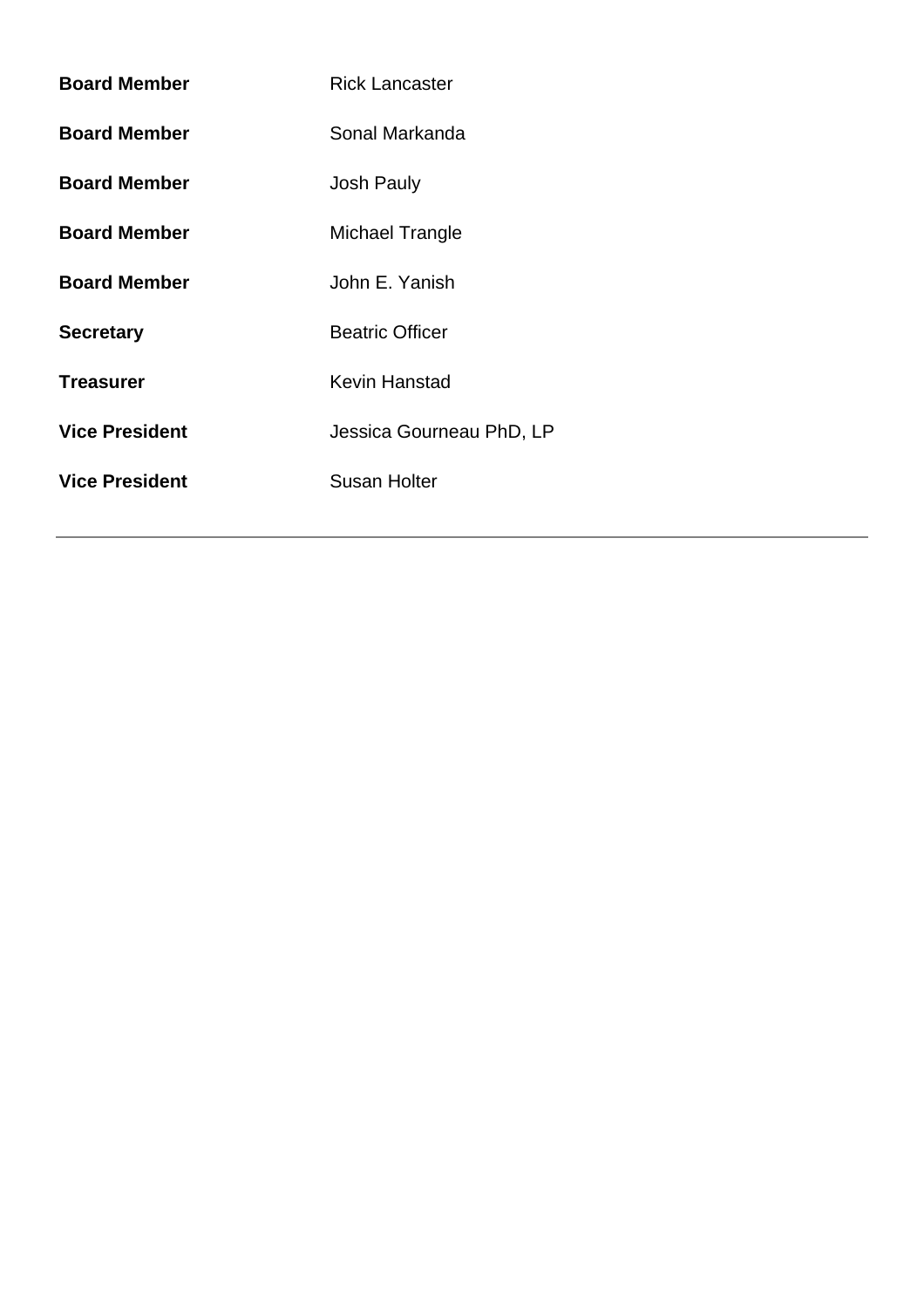| <b>Affiliate Name</b>         | <b>Contact Info</b> |                                                                                                      |
|-------------------------------|---------------------|------------------------------------------------------------------------------------------------------|
| <b>NAMI Anoka County</b>      | Address:            | <b>NAMI Anoka County</b><br><b>PO Box 927</b><br>Anoka, MN 55303-0927                                |
|                               | Email Address:      | affiliates@namimn.org                                                                                |
|                               | Website:            | http://namianokacounty.org                                                                           |
|                               | Serving:            | <b>Anoka County</b>                                                                                  |
| <b>NAMI Carver County</b>     | Email Address:      | namihelps@namimn.org                                                                                 |
|                               | Serving:            | <b>Carver County, MN</b>                                                                             |
| <b>NAMI Dakota County</b>     | Address:            | <b>NAMI Dakota County</b><br>PO Box 22121<br>Eagan, MN 55122-0121                                    |
|                               | Phone:              | (952) 432-9278                                                                                       |
|                               | Email Address:      | namidakotacounty@namimn.org                                                                          |
|                               | Website:            | http://www.namidakotacounty.org/                                                                     |
|                               | Serving:            | Dakota County                                                                                        |
| <b>NAMI Duluth Area</b>       | Address:            | <b>NAMI Duluth Area</b><br>PO Box 3424<br>Duluth, MN 55803-3424                                      |
|                               | Email Address:      | namiduluth@gmail.com                                                                                 |
|                               | Website:            | http://www.namiduluth.org                                                                            |
|                               | Serving:            | Carlton County, Southern St. Louis County<br>(Duluth & surrounding area) &<br>Northwestern Wisconsin |
| <b>NAMI Freeborn County</b>   | Address:            | <b>NAMI Freeborn County</b><br>314 Broadway Ave.<br>Albert Lea, MN 56007                             |
|                               | Email Address:      | namifreeborncounty@gmail.com                                                                         |
| <b>NAMI Grand Rapids Area</b> | Address:            | NAMI Grand Rapids Area<br><b>PO Box 203</b><br>Grand Rapids, MN 55744-0203                           |
|                               | Email Address:      | gr.mn.nami@gmail.com                                                                                 |
|                               | Website:            | http://www.namigrandrapidsmn.org/                                                                    |
|                               | Serving:            | Itasca County, MN                                                                                    |
|                               |                     |                                                                                                      |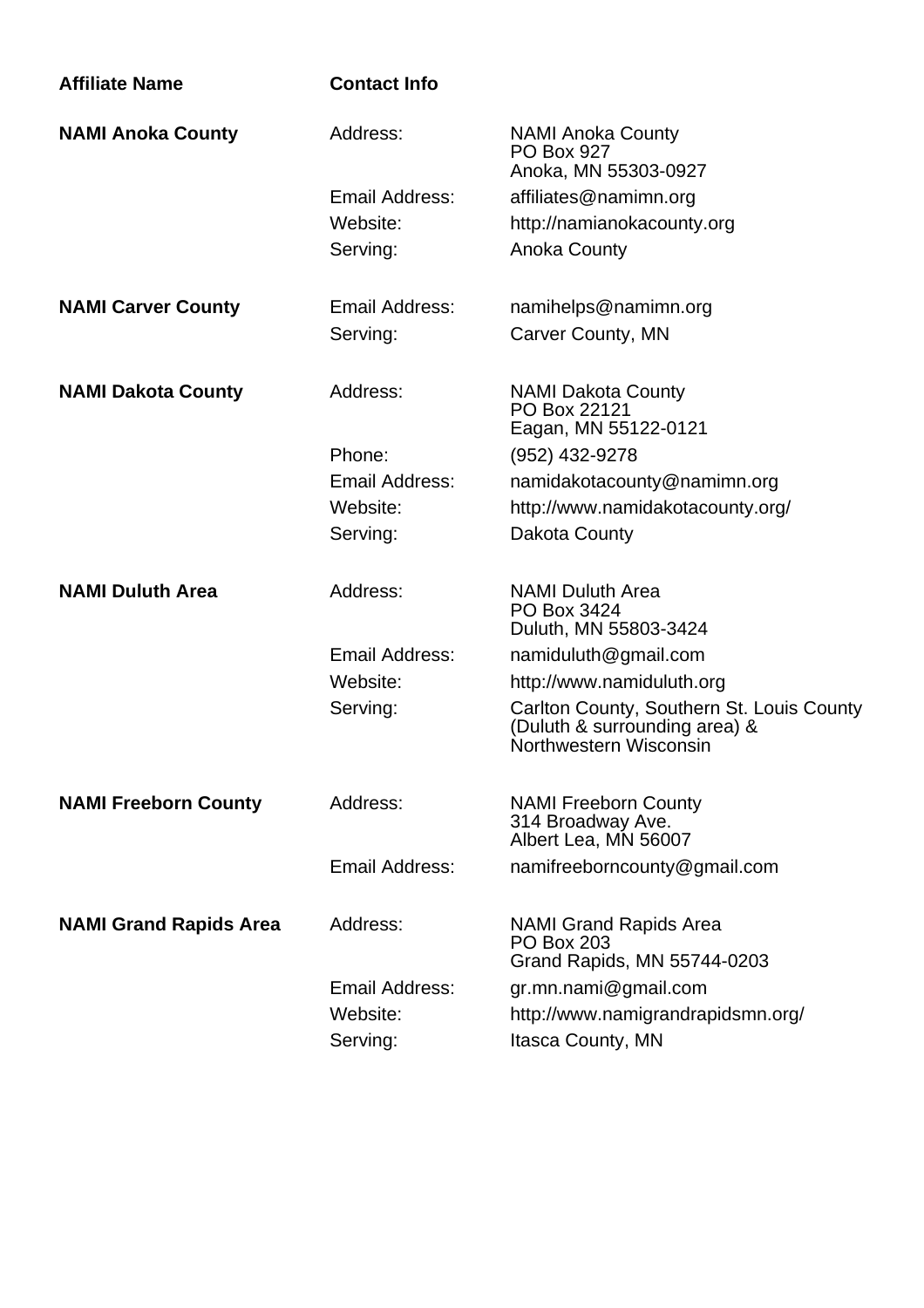| <b>NAMI Hennepin County</b>                     | Address:                                         | <b>NAMI Hennepin County</b><br>PO Box 24633<br>Minneapolis, MN 55424-0633                         |
|-------------------------------------------------|--------------------------------------------------|---------------------------------------------------------------------------------------------------|
|                                                 | Phone:                                           | (612) 424-1823                                                                                    |
|                                                 | <b>Email Address:</b>                            | namihennepincounty@gmail.com                                                                      |
|                                                 | Website:                                         | http://www.namihennepincounty.org                                                                 |
|                                                 | Serving:                                         | Hennepin County, MN                                                                               |
| <b>NAMI Iron Range</b>                          | Email Address:                                   | namihelps@namimn.org                                                                              |
|                                                 | Website:                                         | http://www.namiironrange.org                                                                      |
| <b>NAMI Moorhead</b>                            | Address:                                         | <b>NAMI Moorhead</b><br><b>PO Box 974</b><br>Moorhead, MN 56561-0974                              |
|                                                 | Phone:                                           | $(218)$ 443-5286                                                                                  |
|                                                 | Email Address:                                   | namimoorhead@namimn.org                                                                           |
|                                                 | Website:                                         | http://namimoorhead.weebly.com/                                                                   |
|                                                 | Serving:                                         | <b>Clay &amp; Wilkin Counties</b>                                                                 |
| <b>NAMI North Central Region</b>                | Address:                                         | <b>NAMI North Central Region</b><br><b>PO Box 283</b><br>Brainerd, MN 56401-0283                  |
|                                                 | <b>Email Address:</b>                            | namihelps@namimn.org                                                                              |
|                                                 | Website:                                         | http://naminorthcentralregion.org                                                                 |
|                                                 | Serving:                                         | Aitkin, Cass, Crow Wing, Morrison, Todd &<br>Wadena                                               |
| <b>NAMI Northwoods Beltrami</b>                 | Phone:                                           | $(218)$ 214-1681                                                                                  |
|                                                 | <b>Email Address:</b>                            | gymaakhus@gmail.com                                                                               |
|                                                 | Website:                                         | https://www.facebook.com/NAMI-<br>NorthwoodsBeltrami-902579149788019/                             |
| <b>NAMI of Southwestern</b><br><b>Minnesota</b> | Email Address:<br>Serving:                       | proplock@federatedwildblue.com<br>Jackson, Nobles, Rock and Cottonwood<br>Counties                |
| <b>NAMI Ramsey County</b>                       | Email Address:<br>Website:<br>Serving:           | namiramseycounty@namimn.org<br>http://www.namiramseycounty.org/<br>Ramsey County, MN              |
| <b>NAMI Scott County (MN)</b>                   | Phone:<br>Email Address:<br>Website:<br>Serving: | (612) 424-1823<br>namihelps@namimn.org<br>https://namiscottcounty.weebly.com/<br>Scott County, MN |